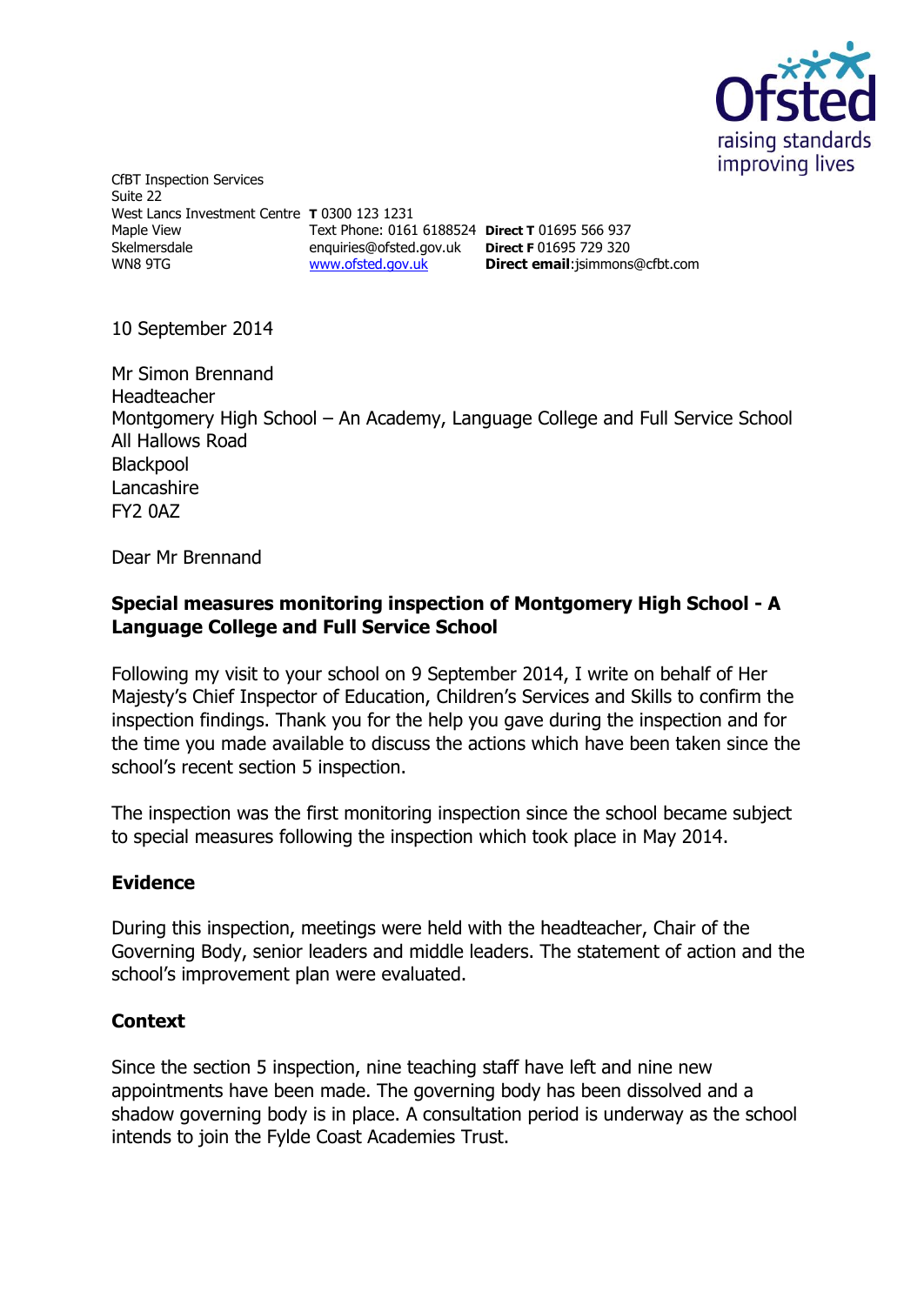

#### **The quality of leadership and management at the school**

All senior and middle leaders spoken with during the inspection fully accept that standards in the school are unacceptably low; they are united in their resolution to raise achievement quickly. Some feel that standards have slipped due to an element of complacency and all agree that the quality of teaching is just not good enough.

According to the school's records, there are currently 26 teachers in the school whose day-to-day quality of teaching is not good enough. Senior leaders realise the urgency with which weak teaching needs to be tackled and are now relating performance management directly to outcomes rather than just lesson observations. They all acknowledge that performance management has not been rigorous enough in the past.

A root and branch analysis of why GCSE results dropped so dramatically this summer is underway. The fall was not predicted by senior leaders and confirms that their assessment data are inaccurate. Middle leaders have begun to seek support for their departments from high performing schools in order to moderate their work and move towards gaining an accurate picture of standards. For example, in mathematics, they have introduced external moderation and simple end-of-unit tests in order to standardise progress, particularly at Key Stage 3.

Senior leaders are yet to address the poor outcomes, attendance and high exclusions for students with special educational needs. This area needs to take much more prominence in the school improvement plan and the statement of action. There is currently no specific monitoring of the day-to-day quality of teaching for this group and too much store is given to teachers submitting unreliable data about these students' progress.

Some weaknesses in middle leadership are being addressed through support and performance management. However, the same scrutiny has not been applied to the performance of the senior leadership team.

A review of governance has taken place. The governing body has been dissolved and a shadow governing body is in place. Governors who wish to be part of the new 'academy council' are currently being interviewed and will be selected to ensure that the new body has all the necessary skills and expertise to hold senior leaders rigorously accountable for standards.

The governors' statement of action does not adequately address all the areas for improvement from the section 5 inspection report. Expectations are sometimes